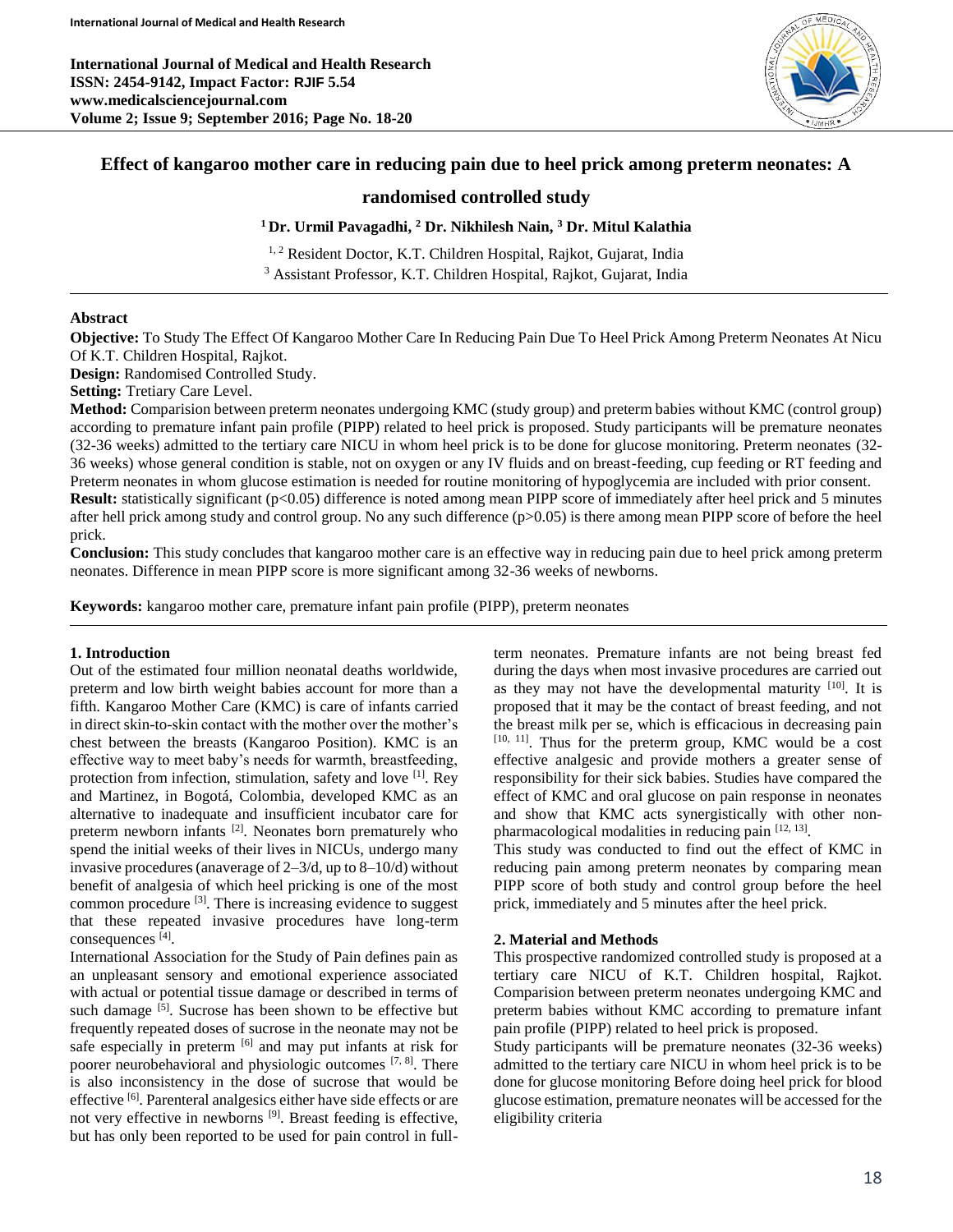# **Eligibility criteria**

#### **i) Inclusion criteria**

- **Preterm neonates (32-36 weeks) whose general condition** is stable, not on oxygen or any IV fluids and on breastfeeding, cup feeding or RT feeding.
- **•** Preterm neonates in whom glucose estimation is needed for routine monitoring of hypoglycemia.

## **ii) Exclusion criteria**

- Preterm neonates in whom any invasive or painful procedure is done before 1 hour will be excluded.
- **Preterm neonates to whom breast-feeding, cup feeding or** RT feeding was given in less than 30 minutes before heel prick will be excluded.

After identifying eligible participants, Parents of all eligible

participants will be asked about their willingness to participate in the study with detailed information and those consented will be randomized using FLIP COIN method.

Test group a participants will be given kangaroo mother care at least 15 minutes before doing heel prick. Control group B will not be given kangaroo mother care before heel prick.

Both these group A & B will be evaluated for PIPP (premature infant pain profile) score 1 minute before, immediately and 5 minutes after heel prick.

Total Sample size will be 100 according to recommended minimum sample size criteria for validity of the study. (Recommended minimum sample size=30).

Difference of mean of PIPP score will be calculated using CHI-SQUARE test for statistical significance.

To analyze the data software SPSS version 18 is used.

### **3. Results**

**Table 1:** Comparison of PIPP score in Study group and Control group

| <b>Particulars</b> | Study group mean (SD) | Control group mean (SD) | <b>Mean difference</b> | P value |
|--------------------|-----------------------|-------------------------|------------------------|---------|
| Total PIPP score   | 4.92(2.54)            | 6.08(3.54)              | 1.16(0.53, 1.79)       | < 0.05  |
| Before 1 minute    | 3.38(1.36)            | 3.36(1.39)              | 0.02(0.0.0.6)          | >0.05   |
| Immediately after  | 7.47(2.17)            | 9.91(2.76)              | 2.44(1.47,3.63)        | < 0.05  |
| After 5 mins       | 3.91 (1.73)           | 4.96(2.17)              | 1.05(0.023, 1.073)     | < 0.05  |

**Table 2:** comparison of mean PIPP score among study group according to weight pattern

| <b>Average Pipp score</b> |        |                          |                                     |                        |  |  |  |
|---------------------------|--------|--------------------------|-------------------------------------|------------------------|--|--|--|
| <b>Weight band</b>        |        | <b>Before heel prick</b> | <b>Immediately after heel prick</b> | 5mins after heel prick |  |  |  |
| $1 - 1.2$ kg              |        | 4.6666                   | 10.6666                             |                        |  |  |  |
|                           | Male   | 0                        | $\mathbf{\Omega}$                   | 0                      |  |  |  |
|                           | Female | 4.6666                   | 10.6666                             | 7                      |  |  |  |
| $1.2 - 1.4$ kg            |        | 3.875                    | 8.0625                              | 4.375                  |  |  |  |
|                           | Male   | 3.7777                   | 7.8888                              | 4.4444                 |  |  |  |
|                           | Female | 4                        | 8.2857                              | 4.2857                 |  |  |  |
| $1.4 - 1.6$ kg            |        | 3.3888                   | 7.5555                              | 3.7777                 |  |  |  |
|                           | Male   | 2.7142                   | 8                                   | 3.5714                 |  |  |  |
|                           | Female | 3.8181                   | 7.2727                              | 3.9040                 |  |  |  |
| $1.6 - 1.8$ kg            |        | 2.2857                   | 5.4285                              | 2.2857                 |  |  |  |
|                           | Male   | 2                        | 5                                   | 2.6666                 |  |  |  |
|                           | Female | 4                        | 8                                   | 5                      |  |  |  |
| $1.8 - 2 kg$              |        |                          | 3                                   | $\overline{2}$         |  |  |  |
|                           | Male   |                          | 3                                   | 2                      |  |  |  |
|                           | Female | $\overline{0}$           | $\theta$                            | $\overline{0}$         |  |  |  |
| $2 - 2.2$ kg              |        | 2.5                      | 6.5                                 | 3.5                    |  |  |  |
|                           | Male   | 2                        | 7                                   | 3                      |  |  |  |
|                           | Female | 3                        | 6                                   | 4                      |  |  |  |

**Table 3:** comparison of mean PIPP score among study group according to weight pattern

| <b>Average Pipp score</b> |        |                          |                                     |                        |  |  |
|---------------------------|--------|--------------------------|-------------------------------------|------------------------|--|--|
| <b>Maturity band</b>      |        | <b>Before heel prick</b> | <b>Immediately after heel prick</b> | 5mins after heel prick |  |  |
| 28-30 wks                 |        | 5                        | 12                                  |                        |  |  |
|                           | Male   | 00                       | 00                                  | 0 <sup>0</sup>         |  |  |
|                           | Female | 5                        | 12                                  | 7                      |  |  |
| 30-32 wks                 |        | 4.125                    | 9                                   | 5.125                  |  |  |
|                           | Male   | 4                        | 8                                   | 4.66                   |  |  |
|                           | Female | 4.2                      | 9.6                                 | 5.4                    |  |  |
| 32-34 wks                 |        | 3.7142                   | 7.5714                              | 4.2857                 |  |  |
|                           | Male   | 3.5                      | 7.25                                | 4.125                  |  |  |
|                           | Female | 4                        | 8.1666                              | 4.5                    |  |  |
| 34-36 wks                 |        | 2.875                    | 6.6666                              | 3.1666                 |  |  |
|                           | Male   | 2.1538                   | 6.5384                              | 2.6153                 |  |  |
|                           | Female | 3.7272                   | 8.2727                              | 4.1818                 |  |  |